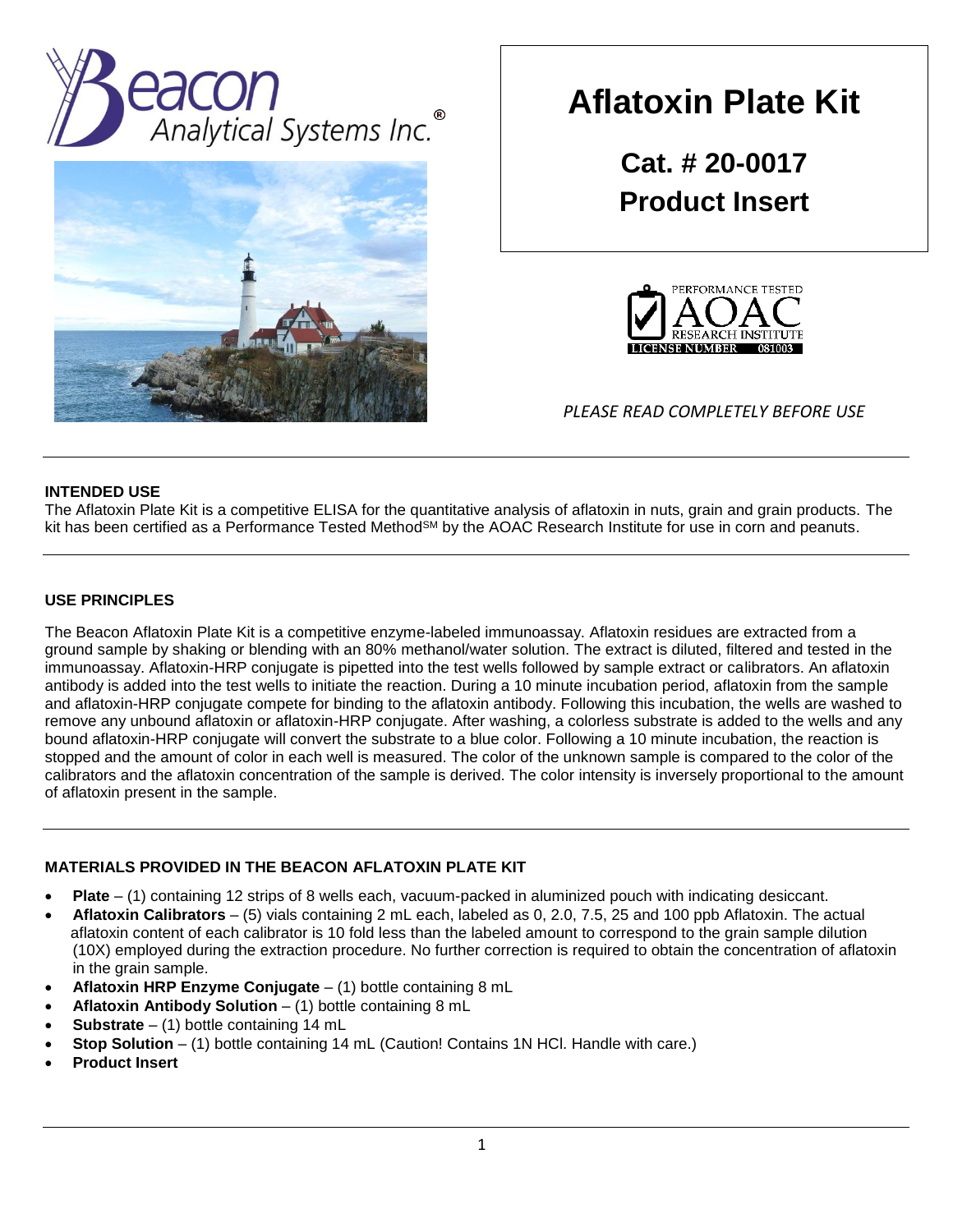# **MATERIALS REQUIRED BUT NOT PROVIDED IN THE BEACON AFLATOXIN PLATE KIT**

| Microtiter plate reader or strip reader with 450 nm filter<br>(Stat Fax Model 303 Plus) | Timer                                           |
|-----------------------------------------------------------------------------------------|-------------------------------------------------|
| Methanol, ACS grade                                                                     | Filter paper (coffee filter)                    |
| High speed blender                                                                      | Paper towels or equivalent absorbent material   |
| Pipette with disposable tips capable of dispensing 50 µL                                | Laboratory quality distilled or deionized water |
| Multi-channel pipette; 8-channel capable of dispensing 50 and 100 µL                    | Graduated cylinder, 100 mL or larger            |
| Fisher Scientific G6 or equivalent glass fiber filter                                   | Sodium Chloride (NaCl)                          |

**SPECIFICITY:** A number of aflatoxin residues can be detected by this assay.

The percent cross reactivity (CR%) of several aflatoxins relative to Aflatoxin B1 is shown in the table below.

| Compound            | CR%     |
|---------------------|---------|
| <b>Aflatoxin B1</b> | $100\%$ |
| <b>Aflatoxin B2</b> | 8%      |
| <b>Aflatoxin G1</b> | 24%     |
| <b>Aflatoxin G2</b> | 6%      |

**SENSITIVITY:** The limit of detection (LOD) and limit of quantitation (LOQ) for the assay when run with corn and peanuts is shown below.

| <b>Matrix</b>  | LOD       | LOQ       |  |  |
|----------------|-----------|-----------|--|--|
| Corn           | $0.4$ ppb | $1.2$ ppb |  |  |
| <b>Peanuts</b> | $0.6$ ppb | $1.8$ ppb |  |  |

#### **KIT HANDLING NOTES and PRECAUTIONS**

- Running calibrators and samples in duplicate will improve assay precision and accuracy.
- Reagents should be brought to room temperature, 20 to 28°C (62 to 82°F prior to use). Avoid storing kits for extended periods (>24 hr.) at room temperature.
- The kit in its original packaging can be used until the end of the month indicated on the box label when stored at 2 to 8°C. The kit expires one year from the date of manufacturing.
- Store all kit components at 2°C to 8°C when not in use. Do not use kit components after the expiration date.
- Do not freeze kit components or expose them to temperatures greater than 37°C (99°F).
- Aflatoxin is a very toxic substance. Dispose of all liquids in a plastic container containing household bleach (minimum 10%). All lab ware should be soaked for at least 1 hour in a 10% solution of household bleach. Avoid contact of skin and mucous membranes with reagents and sample extracts by wearing gloves and protective apparel. If exposure of skin and mucous membranes to liquids should occur, immediately flush with water.
- Do not mix reagents or test strips from kits with different lot numbers or components from any other manufactured kit.
- The intended user of this kit is a trained laboratory technician. Familiarity with ELISA is recommended. Please contact Beacon for technical support if you have any questions about the use of this kit.
- The use of a multichannel pipette to dispense the Enzyme Conjugate, Antibody Solution, Substrate, and Stop Solution is recommended when running 2 strips or more.
- Dilution or adulteration of reagents or samples not called for in the procedure may result in inaccurate results.
- The Stop Solution is 1N hydrochloric acid which is corrosive and an irritant. Avoid contact with skin and mucous membranes. Immediately clean up any spills and wash area with copious amounts of water. If contact should occur, immediately flush with copious amounts of water.

#### **EXTRACTION SOLUTION PREPARATION- 80% Methanol/Water**

- 1. Carefully measure 20 mL of distilled or deionized water for each 100 mL being prepared and transfer to a clean glass container with tight-fitting lid.
- 2. Carefully measure 80 mL of methanol for each 100 mL being prepared and add to the container.
- 3. Cover and swirl to mix completely. Store tightly sealed to minimize evaporation.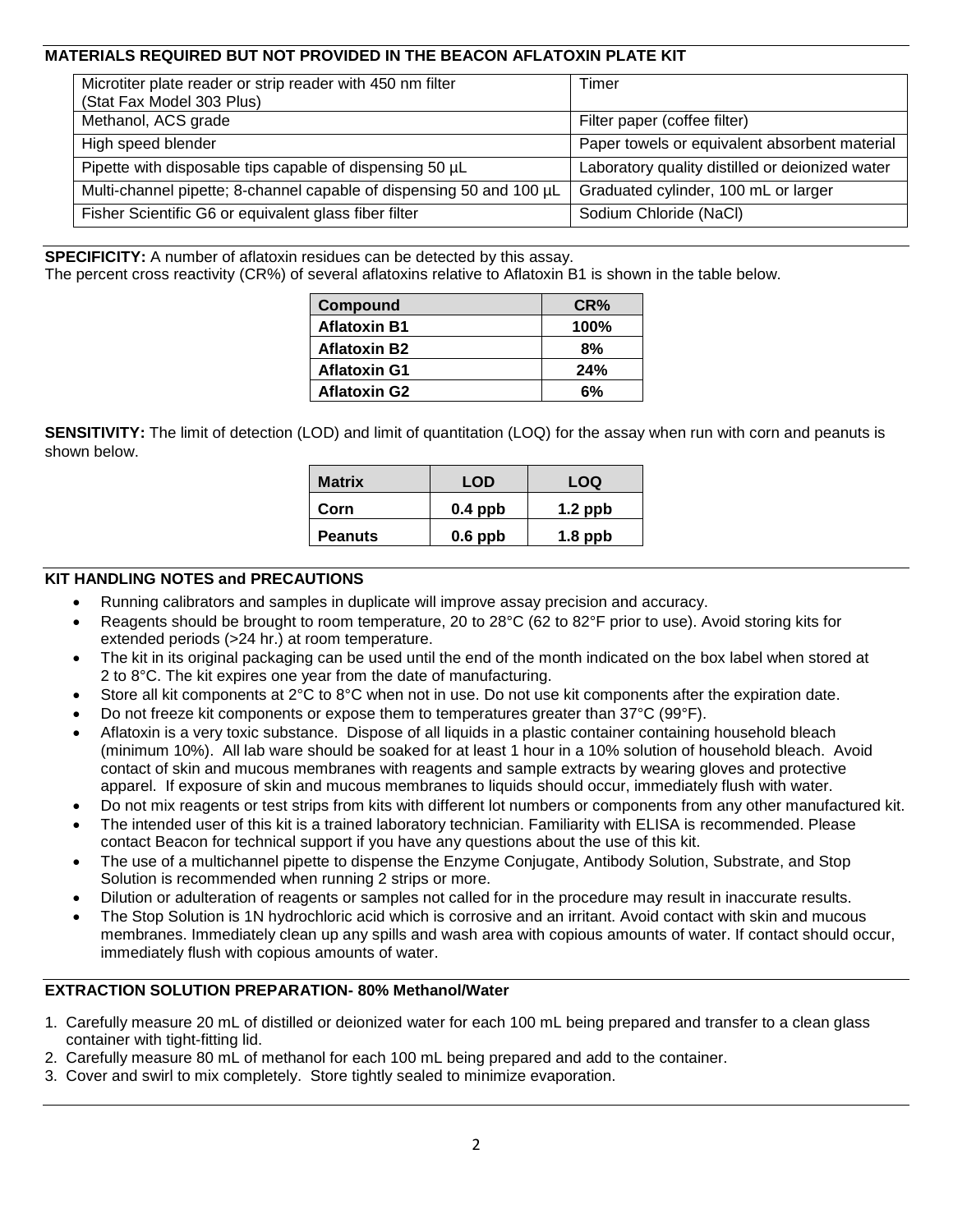# **SAMPLE PREPARATION**

### **Corn and other grain(s)**

- 1. Grind samples so that at least 95% of the ground material passes through a 20 mesh sieve and thoroughly mix prior to sub-sampling. Samples not immediately analyzed should be stored refrigerated.
- 2. Weigh out 50 g of the ground sample and 5.0 g of NaCl and transfer to a clean blender jar.
- 3. Add 100 mL of 80% methanol/water to the jar.
- 4. Blend for 1 minute in a high-speed blender.
- 5. Filter through a paper filter (coffee filter is recommended).
- 6. Dilute 5 mL of the extract with 20 mL of laboratory grade water and mix thoroughly.
- 7. Filter the diluted extract through a glass fiber filter. The sample is ready for testing in the assay.

### **Peanut paste**

- 1. Weigh out 50 g of the sample and transfer to a clean blender jar.
- 2. Add 100 mL of 80% methanol/water to the jar.
- 3. Blend for 1 minute in a high-speed blender.
- 4. Filter a minimum of 10 mL through a paper filter (coffee filter is recommended).
- 5. Dilute 5 mL of the extract with 20 mL of water and mix thoroughly. The sample is ready for testing in the assay.

### **ASSAY PROCEDURE**

- 1. Bring all kit reagents and samples to room temperature.
- 2. Remove the required number of test wells from the re-sealable foil bag. Re-seal the remaining strips in the bag containing the desiccant to limit moisture exposure.
- 3. Dispense **50 µL of the HRP Enzyme Conjugate** into each well.
- 4. Add **50 µL of the Calibrator or Sample Extract** into the appropriate wells. Be sure to use a clean pipette tip for each solution to avoid cross contamination.
- 5. Dispense **50 µL of the Antibody Solution** into each well. Shake the plate gently to mix contents.
- 6. Incubate the wells for **10 minutes** at room temperature.
- 7. After this incubation, decant the contents of the wells into an appropriate waste container. Flood the wells completely with laboratory grade water, then decant. Repeat this wash step four times for a total of five washes. Invert the plate on absorbent paper and tap out as much of the water wash solution as possible.
- 8. Add **100 µL of Substrate** to each well. Shake the plate gently to mix contents.
- 9. Incubate the wells at room temperature for **10 minutes**.
- 10. Add **100 µL of Stop Solution** to each well. Shake the plate gently to mix contents.
- 11. Measure and record the absorbance (Optical Density; OD) of each well using a microtiter plate reader at 450nm.

# **ADDITIONAL DILUTION PROCEDURE**

Further dilution is necessary for highly contaminated samples (greater than 100 ppb).

- 1. Prepare 16% methanol solution by mixing 1 part of the extraction solution (80% methanol/water) with 4 parts of distilled or deionized water. Mix well and store tightly sealed.
- 2. Dilute the final extract after filtration with this 16% methanol as desired. Run the assay with this diluted extract.
- 3. Apply the dilution factor to calculate the aflatoxin concentration in the sample. If you mixed 1 part of extract with 1 part of 16% methanol, the dilution factor is 2. Multiply the result by 2. If you mixed 1 part of extract with 4 parts of 16% methanol, the dilution factor is 5. Multiply the result by 5.

# **CALCULATE RESULTS**

- 1. Semi-quantitative results can be derived by simple comparison of the sample absorbance to the absorbance of the calibrator wells. Samples with lower absorbance (less color) than a calibrator well, have a concentration of aflatoxin greater than the concentration of the calibrator. Samples with higher absorbance (more color) than a calibrator well, have a concentration less than the concentration of the calibrator.
- 2. Quantitative interpretation requires graphing the absorbance (OD) from the calibrator wells (Y axis) versus the calibrator concentration (X axis). This can be done using a plate reader with software which uses either a 4-Parameter or Log-Logit curve fit. If your plate reader software does not provide these curve fits, a spreadsheet that will perform the curve fit and sample concentration calculation is available upon request.